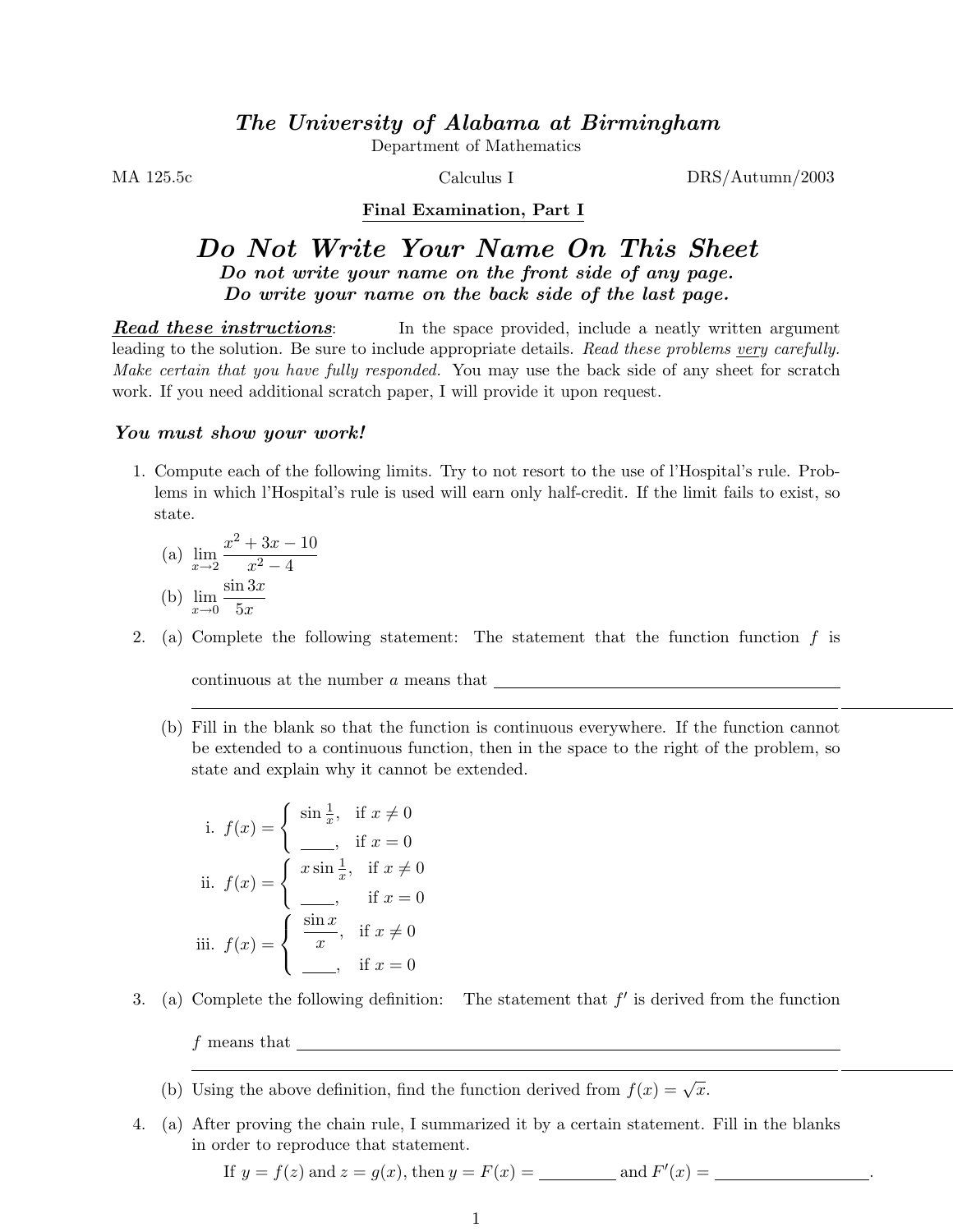- (b) You may assume that  $\mathbf{D} \sin x = \cos x$ . Use this fact and the chain rule in order to prove that  $\mathbf{D} \sin g(x) = \cos g(x) g'(x)$ .
- 5. (a) Early in the term we graphed functions of the form  $y = a^x$  for several different values of a. There was only one of these values that we named e. What property did the graph of  $y = e^x$  have that no other graph of the form of  $y = a^x$  have?
	- (b) Prove the product rule.
- 6. Perform the indicated differentiation or antidifferentiation.

(a) 
$$
\mathcal{D}x^2e^{x^3}
$$

(b) 
$$
\mathcal{A}x^2e^{x^3}
$$

- 7. (a)  $\mathcal{D} (\sin x + \cos x)^2$ 
	- (b)  $\mathcal{A} (\sin x + \cos x)^2$
- 8. (a) Find the slope of the graph of  $y + \ln(xy) = 1$  at the point  $(1, 1)$ .
	- (b) Sketch the following two graphs. No discussion is required, so draw your graph carefully.

- 9. (a) A picture whose height is six feet is hanging so that the bottom edge is two feet above eye level. How far back should an observer stand in order to maximize his view of the picture?
	- (b)  $Ax^5e^{x^3}$

Hint: As you may have noticed, while we rewrote many of our differentiation forms into their corresponding antidifferentiation forms, we did not do so with the product rule. We now rectify this apparent oversight.

x

θ

2

6

$$
\mathcal{D}(f(x)g(x)) = f(x)g'(x) + g(x)f'(x)
$$

may be rewritten as

$$
\mathcal{A}\left(f(x)g'(x) + g(x)f'(x)\right) = f(x)g(x)
$$

$$
\mathcal{A}\,f(x)g'(x) + \mathcal{A}\,g(x)f'(x) = f(x)g(x)
$$

$$
\mathcal{A}\,f(x)g'(x) = f(x)g(x) - \mathcal{A}\,g(x)f'(x)
$$

This form of the product rule enables us to exchange one antiderivative for another. If we can do so in such a way as to replace a complicated antiderivative by simpler one,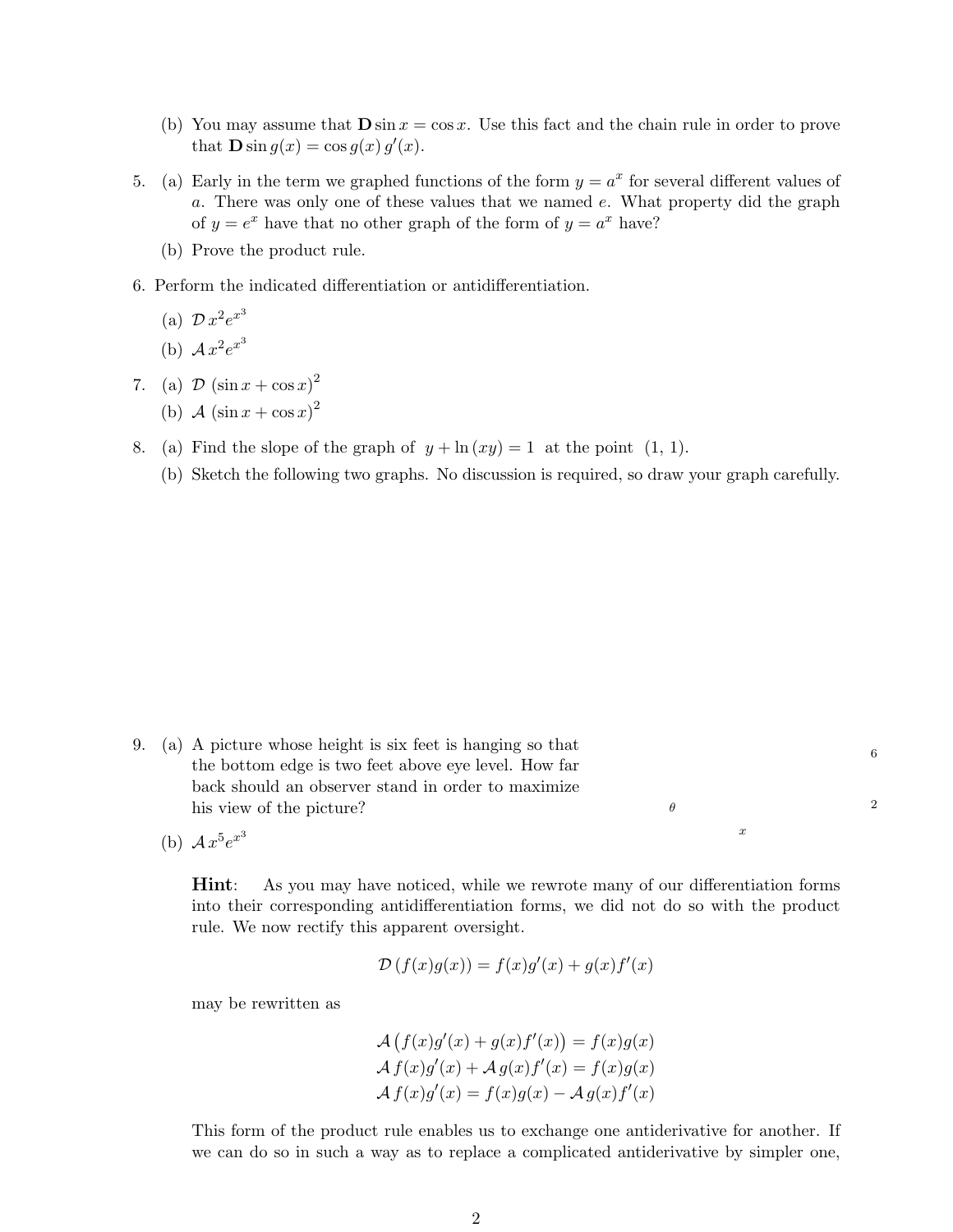then we have made progress. For example:

$$
Ax \cos x = x \sin x - A \sin x
$$

$$
= x \sin x + \cos x
$$

As you can see, I have used the above form of the product rule with  $f(x) = x$  and  $g'(x) = \cos x$ . Finally, I will check my work by differentiation:

$$
\mathcal{D}(x\sin x + \cos x) = \mathcal{D}x\sin x + \mathcal{D}\cos x
$$

$$
= x \cdot \cos x + \sin x \cdot 1 - \sin x = x \cos x.
$$

## Second Part

- 1. (a) Sketch the graph of  $y = \ln(1 + x^2)$ . Find each relative maximum, relative minimum and point of inflection.
	- (b) Suppose the function  $f(x) = x^4 8x^2 + 6$  is defined over the closed interval [-1, 3]. Find the maximum and minimum value of this function and state where each occurs.
- 2. You are to design a cylindrical tin can that will contain 80 cubic inches. However, you can purchase the materials only in the form of rectangles. There is no waste in the rectangle used for the cylinder; however, the corners of the squares from which the ends are cut are wasted. Nonetheless they constitute part of your cost. The material used for the top of the can cost 2 cents per square inch and the material used for the bottom and the side-wall cost 1 cent per square inch. Find the dimensions that will minimize your cost of materials.
- 3. You are designing a poster to contain 50 square inches of printing with margins of 4 inches each at top and bottom and 2 inches at each side. You are to write down an expression for the function that you need to optimize in order to minimize the amount of paper used. Write this expression as a function of a single variable and state whether you need to find a maximum or a minimum of the function.
- 4. (a) i. Write down a statement of Rolle's Theorem.
	- ii. Write down a statement of the Extended Mean Value Theorem
	- (b) Prove that the Extended Mean Value Theorem is a consequence of Rolle's Theorem.
- 5. (a) Find the area of the region bounded by the graph of  $y = 9 x^2$  and the x-axis.
	- (b) Suppose that  $f(x) = x^3 2x^2$  and  $g(x) = x 2$ . Find the area of the region bounded by the graphs of f and g. Express your answer in terms of symbols of the form  $\mathbf{A}_a^b h(x)$ , where  $h$ ,  $a$  and  $b$  are appropriately defined.
- 6. During the construction of the Hoover Dam on the border of Arizona with Nevada, a worker standing on a ledge 400 feet above the canyon floor happened to drop a hammer. With what speed did it strike the ground 400 feet below? You may assume that the acceleration due to gravity is −32 feet/second/second.
- 7. (a) Prove that the function  $f(x) = 2x$  has only one point in common with the function  $g(x) = \cos x$ 
	- (b) Write down Newton's recursion relation for determining the above point of intersection.
- 8. A certain snowball is melting in such a way that it maintains the shape of a sphere throughout the melting process. By collecting the melt, we are able to observe that at the moment when diameter is 10 centimeters, the volume is decreasing at the rate of 5 cubic centimeters per minute. Find the rate at which the surface area is decreasing at this moment. **Hint**: The surface area S of a sphere of radius r is  $S = 4\pi r^2$  and the volume V of that same sphere is  $V=\frac{4}{3}$  $\frac{4}{3}\pi r^3$ .